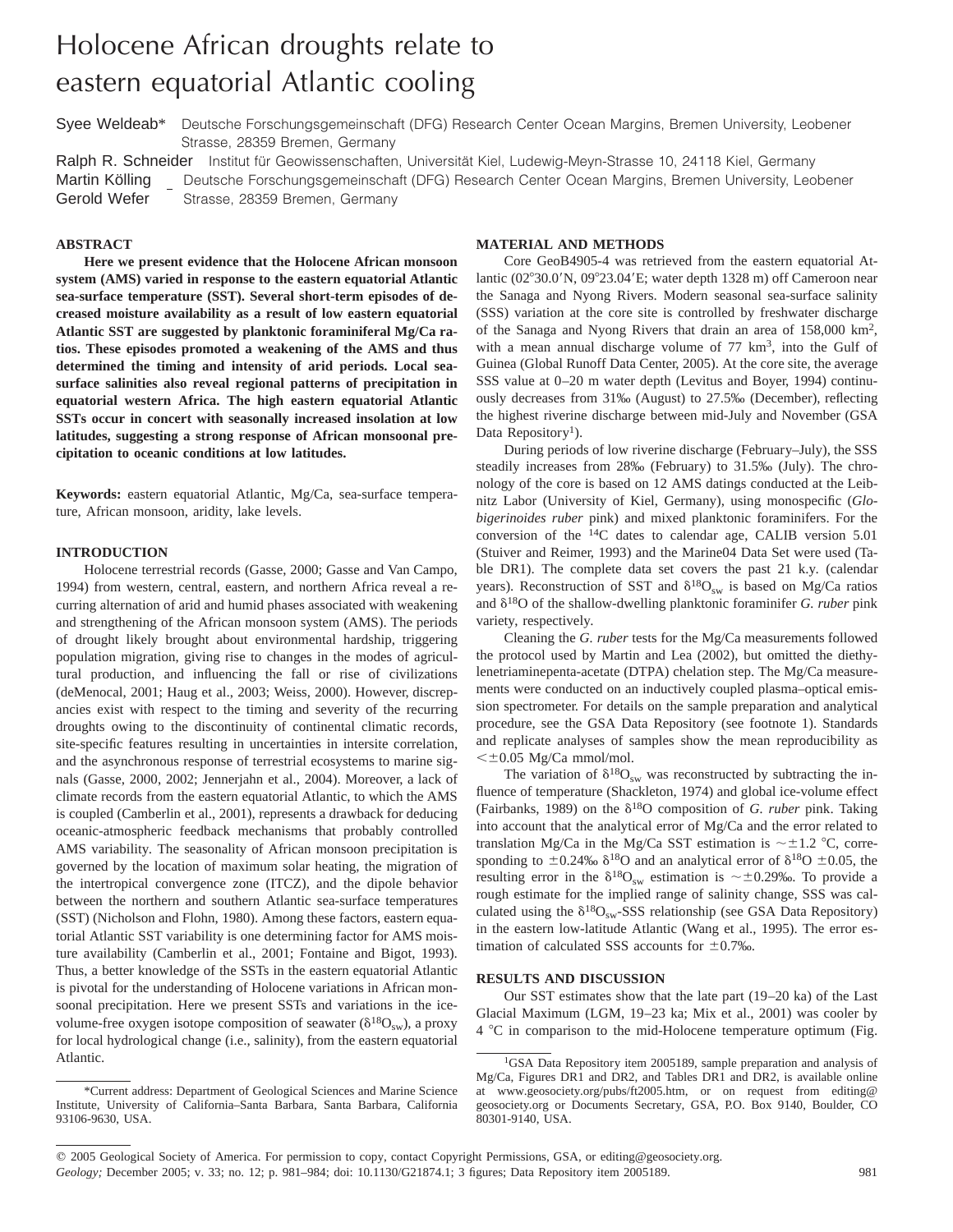

**Figure 1. Eastern equatorial Atlantic climate records and Greenland Ice Sheet Project 2 (GISP2) ice record from Greenland. A:**  $\delta^{18}O_{\text{ice}}$  **(‰ vs. standard mean ocean water SMOW) of GISP2 (Grootes et al., 1993). B: Mg/Ca sea-surface temperature (SST) record (Globigeri***noides ruber* **pink; test size, 250–300 μm) in eastern equatorial Atlantic from core GeoB4905-4, retrieved in 1328 m water depth off Cameroon. For Mg/Ca-based SST estimation, we applied relation**ship developed by Anand et al. (2003): Mg/Ca(mmol/mol) = 0.38exp[0.09  $\times$   $T$  ( $\degree$ C)]. Line traces mean of three replicate analyses, **and vertical lines show standard deviation of replicates. C: δ<sup>18</sup>O record (‰ vs. Peedee belemnite, PDB) of G. ruber pink from core** GeoB4905-4 (Adegbie et al., 2003). D: Ice-volume-free local  $\delta^{18}O_{\text{sw}}$ **(‰ vs. SMOW) variation in eastern equatorial Atlantic from core GeoB4905-4 as proxy for sea-surface salinity (SSS). E: SSS calcu**lated using  $\delta^{18}O_{\text{sw}}$ -SST-SSS relationship suggested for eastern low**latitude Atlantic (Wang et al., 1995). Uncertainties related to SSS calculation account for** 6**0.7‰ (vertical line). YD—Younger Dryas; H1— Heinrich event 1; BA—Bølling-Allerød; gray shading indicates time intervals of these events. Triangles at bottom indicate age control points in age model of core GeoB4905-4 (Table DR1 in GSA Data Repository; see footnote 1).**

1B). This agrees with evidence (Guilderson et al., 1994; Rühlemann et al., 1999; Visser et al., 2003) that the tropical ocean during the LGM was colder by  $3-5$  °C than during the Holocene. For the time intervals corresponding to abrupt and pronounced cold phases in the North Atlantic, the Heinrich event 1 and the Younger Dryas (Bond et al., 1993; Grootes et al., 1993), the eastern equatorial Atlantic record indicates a slight warming trend. Small-scale temperature variations superimposed on the warming trend make the exact timing of warming in the tropical ocean with respect to the Heinrich event 1 and the Younger Dryas difficult. According to our age model, the  $\delta^{18}O$  record implies that a drastic hydrological change in the catchment area coinciding with the Younger Dryas cold interval in the northern high latitudes had already started ca. 12.5 ka (Figs. 1B–1D). Cold northern subtropical and midlatitude SSTs during the Younger Dryas (Bard et al, 2000; Zhao et al., 1995) and associated atmospheric configurations (weakening of lowpressure cells and westerlies) over northern Africa may have fostered seasonally prolonged positioning of the ITCZ at its southernmost location, resulting in enhanced precipitation in the catchment area. Slight eastern equatorial Atlantic warming during the Heinrich event 1 and Younger Dryas might have been associated with reduced heat exchange between the tropical Atlantic and the northern high latitudes (Rühlemann et al., 1999).



**Figure 2. Correlation of Holocene eastern equatorial Atlantic** sea-surface temperature (SST) and local  $\delta^{18}O_{sw}$  with African **lake-level fluctuations. A: African lake-level fluctuations during** Holocene, redrawn from Gasse (2000): 1, Lake Abhè; 2, Ziway-**Shala lake system; 3, Lake Bosumtwi; 4, Bahr-el-Ghazal. Pres**ent lake level is shown as 0 m. B: Local  $\delta^{18}O_{sw}$  variation. C: **eastern equatorial Atlantic SST (see also Fig. 1B). Gray bars show correlation of low eastern equatorial Atlantic SST, in**creased local  $\delta^{18}O_{\text{sw}}$ , and low lake level. Bottom axis: triangles **indicate age control points in age model. Note that chronology is given in 14C age (ka) and is not corrected for reservoir effect. Top axis: age ranges of gray-shaded intervals.**

Unlike the Greenland  $\delta^{18}O_{\text{ice}}$  record, the Holocene interval of the eastern equatorial Atlantic SST record indicates pronounced millennialand centennial-scale temperature variations (Fig. 1B). Eastern equatorial Atlantic warming started ca. 12 ka and continued until 9 ka, reaching a temperature of  $\sim$ 27 °C. This warming was followed by a cooling trend that started ca. 8.7 ka and terminated ca. 7.5 ka. The SST then increased again until 6.7 ka, showing maximum Holocene SST values of  $\sim$ 27.5 °C. Afterward, a gradual cooling began that ended at 2.5 ka, with the lowest Holocene SST values,  $\sim$  25 °C, between 3.0 and 2.5 ka. Superimposed on these millennial-scale cooling and warming patterns, several short (centennial scale) cold phases are revealed by the SST record; i.e., during the intervals 9.7–9.2, 6.6–6.3, and 6.0–5.7 ka. Following a rapid SST rise at 2 ka, a less pronounced SST decrease is indicated for the period from 1.7 to 1.0 ka.

Calculated ice-volume-free  $\delta^{18}O_{sw}$  variations and  $\delta^{18}O$  of *G. ruber* show nearly identical trends, implying that the oxygen isotope signal is controlled mainly by variations of freshwater discharge (Figs. 1C, 1D), thus reflecting SSS variations (Fig. 1E). The highest  $\delta^{18}O_{sw}$  values (corresponding to the highest salinity) were observed for the period between 15.5 and 18.0 ka, whereas values in the latter part of the LGM (19–20 ka), when coldest SSTs prevailed, were slightly lower. Concomitant to the onset of the Bølling-Allerød interval, a gradual  $\delta^{18}O_{\text{sw}}$ decrease began and reached the lowest pre-Holocene values of  $\sim$  -0.75‰ between 13.5 and 14.5 ka. Before the onset of the Younger Dryas, a  $\delta^{18}O_{sw}$  increase resumed and peaked at ~0.2‰ at 12.5 ka. The  $\delta^{18}O_{sw}$  rapidly declined to the lowest Holocene values of  $\sim$  -1.75‰ ca. 11.5 ka (Figs. 1C and 2C). This  $\delta^{18}O_{sw}$  minimum was followed by a continuous rise throughout the Holocene that ended at values of  $\sim$  -0.13‰. This general trend toward modern values after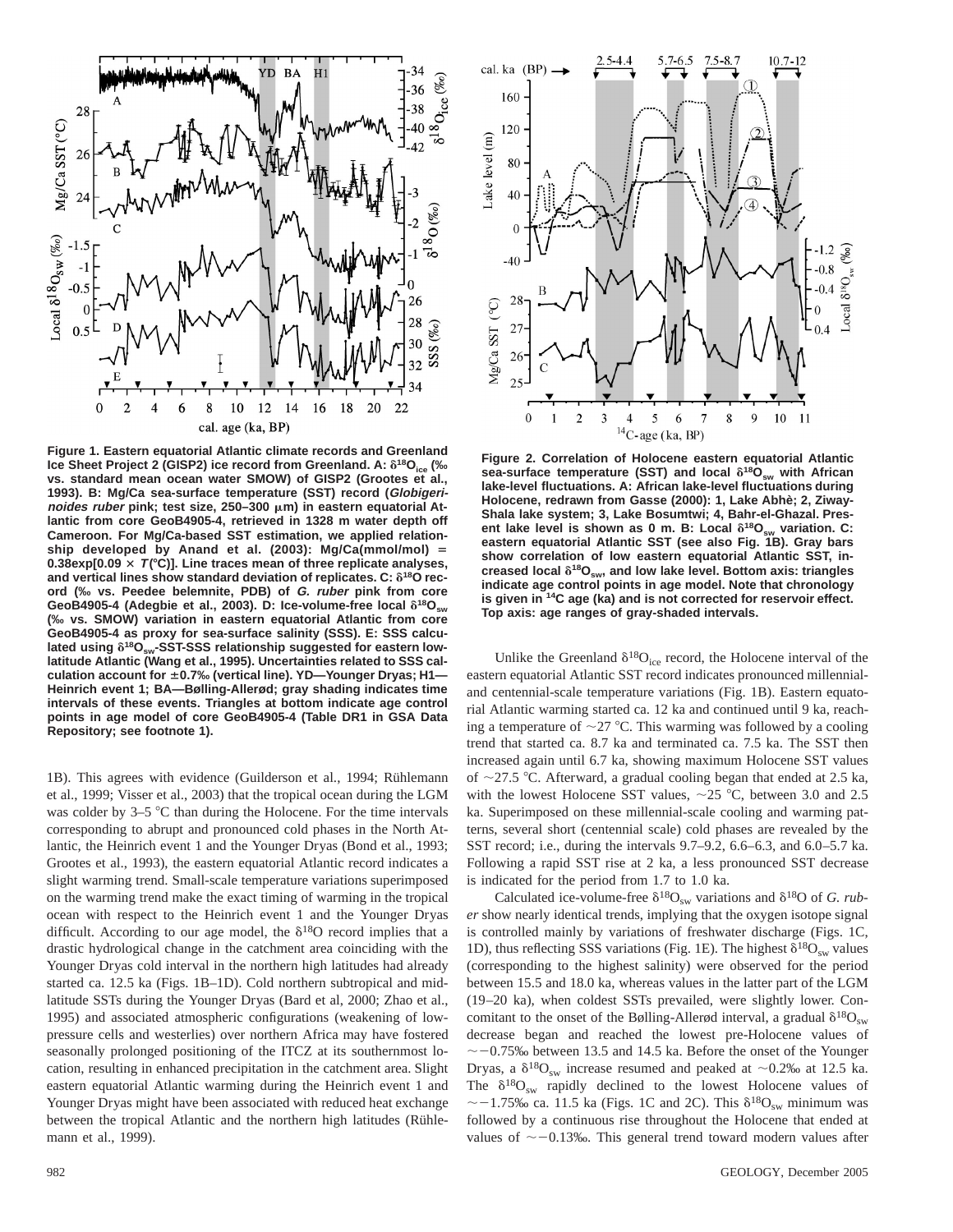

**Figure 3. Relationship of eastern equatorial Atlantic seasurface temperature (SST) to precipitation in catchment areas of lakes and Sanaga and Nyong Rivers, deduced from lake-level** fluctuations (Gasse, 2000) and local  $\delta^{18}O_{\text{sw}}$  (sea-surface salin**ity, SSS) variation, respectively.** 1**(**2**)—correlation of increased eastern equatorial Atlantic SST and high lake levels and decreased eastern equatorial Atlantic SST and low lake levels;** 2**(**1**)—correlation of decreased eastern equatorial Atlantic SST and high precipitation, and increased SST and low precipitation, in riverine catchment areas of Sanaga and Nyong Rivers; GeoB4905-4—core retrieved from eastern equatorial Atlantic in 1328 m water depth. See also supporting material in GSA Data Repository (see footnote 1).**

the early Holocene salinity minimum is marked by moderate amplitude variations at 8–7.5, 6.5–6, and 4–2 ka, with modern values of local  $\delta^{18}O_{\text{sw}}$  established during the past 0.6 k.y.

Taking into account the dating uncertainties for both marine and terrestrial records, and despite the regional nature of climate proxy records (Gasse, 2000, 2002; Gasse and Van Campo, 1994), the millennial-scale Holocene cold periods in the eastern equatorial Atlantic concur with low levels of several African lakes for the intervals 12–10.7, 8.7–7.5, 6.5–5.7, and 4.4–2.5 ka, and thus with arid conditions in western Africa, the Sudano-Sahelian region, and eastern Africa (Figs. 2 and 3). Periods of high eastern equatorial Atlantic SST correspond to the pronounced humid phases. Centennial-scale eastern equatorial Atlantic SST cold phases at the time intervals 6.5–5.7 and 9.6–9.2 ka, which lasted  $\sim$ 250 and 400 yr, are not concurrent with lake-level falls in Lake Bosumtwi and Bahr-el Ghazal (Fig. 2), whereas in Lake Abhè and Ziway-Shala (eastern Africa) a weakly pronounced drop in lake level at 6.5–5.7 ka was reconstructed (Gasse, 2000). This may indicate that available Holocene lake-level reconstructions are still insufficient to reveal all centennial-scale fluctuations, whereas, in contrast, our comparison strongly supports the close link between eastern equatorial Atlantic SST variations and monsoonal precipitation over the whole of northern Africa at millennial time scales.

The reconstructed ice-volume-free  $\delta^{18}O_{sw}$  variations are assumed to reflect changes in freshwater discharge of the Sanaga and Nyong Rivers, and hence the precipitation history of mainly equatorial western Africa. Rather than closely covarying with eastern equatorial Atlantic SST millennial-scale variations such as the north African lake-level fluctuations,  $\delta^{18}O_{sw}$  changes off the Sanaga and Nyong Rivers exhibit stepwise increases toward higher salinities during the course of the Holocene (Fig. 2B), indicating long-term development of decreasing precipitation in the catchment area. This long-term  $\delta^{18}O_{sw}$  pattern may be related to the Holocene evolution of the solar radiation in the Northern Hemisphere (Berger, 1978) and its impact on the hydrological cycle. Superimposed on the long-term trend, there is also the tendency for cold eastern equatorial Atlantic SSTs to correlate with periods of relatively low  $\delta^{18}O_{sw}$  and therefore with high precipitation over equatorial western Africa. Moreover, the comparison of the Holocene eastern equatorial Atlantic  $\delta^{18}O_{sw}$  variations to north African lake-level fluctuations (Fig. 2) suggests an inverse relationship between precipitation changes over northern and equatorial western Africa with respect to eastern equatorial Atlantic SST variations. Low  $\delta^{18}O_{\rm sw}$ , associated with enhanced freshwater discharge and intense precipitation in the equatorial drainage area, is contemporaneous with low lake levels and reduced monsoonal precipitation north of 6°N, whereas periods of rel-

atively high  $\delta^{18}O_{sw}$  correlate with higher lake levels. Considering age model uncertainties, our finding is consistent with freshwater diatom records (Nguetsop et al., 2004) from lakes within the catchment basin of the Sanaga River, indicating high lake levels at times of low  $\delta^{18}O_{sw}$ . In contrast to our salinity reconstruction and the diatom record (Nguetsop et al., 2004), however, the pollen record from lakes within the catchment area of the Sanaga River (Elenga et al., 2005) indicates a forest minimum between 2.8 and 2 ka. The cause for this discrepancy may lie in the loosely defined catchment area of the pollen record, while the riverine discharge affecting the salinity of our core site stems from a relatively well defined catchment basin. Therefore, considering the different oceanic and terrestrial evidence for Holocene precipitation changes, a precipitation response pattern emerges, implying that reduced precipitation prevailed over equatorial western Africa during the Holocene, contemporaneous with more humid conditions north of  $6^\circ$ N, with a longitudinal extent from  $0^{\circ}$  to  $\sim$ 40°E. Conversely, relatively humid conditions over equatorial western Africa occurred together with more arid periods in northern Africa associated with low eastern equatorial Atlantic SST.

Concordant with the Holocene eastern equatorial Atlantic SST and precipitation increases over northern Africa (Fig. 3), modeling results (Liu et al., 2003) revealed low-latitude mean annual insolation increases. Furthermore, an increase in the seasonal cycle of incoming solar radiation and the resulting seasonally enhanced cycle of surface temperature, which has more relevance for the monsoon intensity, has been suggested by several modeling studies for the time intervals of  $\sim$  6 k.y. (Braconnot et al., 2000; Ganopolski et al., 1998; Hewitt and Mitchell, 1998; Kutzbach and Liu, 1997) and 9 k.y. (Kutzbach and Gallimore, 1988). According to modeling studies (Braconnot et al., 2000; Ganopolski et al., 1998), in contrast to land-surface temperatures, a delayed response of equatorial SST to seasonally increased insolation forcing leads to an increased land-ocean temperature gradient and earlier northward movement of the ITCZ, whereas decreased planetary albedo owing to a reduced subtropical desert (Ganopolski et al., 1998), causing a further increase in the land-surface temperature, delayed the seasonal retreat of the ITCZ to its southernmost position. This gave rise to prolonged monsoonal rainfall in northern Africa and likely reduced precipitation in areas close to the Gulf of Guinea. This is consistent with our  $\delta^{18}O_{sw}$  records, which indicate slightly reduced riverine discharge and hence reduced precipitation in the catchment area concordant with humid phases in northern Africa.

This dipolar precipitation pattern between the coastal areas of the Gulf of Guinea and northern Africa is consistent with instrumental data and modeling studies (Braconnot et al., 2000; Camberlin et al., 2001; Fontaine and Bigot, 1993; Giannini et al., 2003; Rowell et al., 1995). Complex interplay involving localized cyclonic circulation and the influence of southern Atlantic SST and El Niño Southern Oscillation activities have been suggested as factors that have influenced interannual and interdecadal precipitation variability in areas close to the Gulf of Guinea (Braconnot et al., 2000; Camberlin et al., 2001; Fontaine and Bigot, 1993). However, millennial-scale changes in seasonal solar radiation and the associated land-ocean temperature gradient enhanced moisture availability owing to surface ocean warming (and reduced moisture availability due to surface ocean cooling), and vegetation feedback mechanisms likely governed the Holocene monsoon variability.

#### **CONCLUSIONS**

Our SST records and the terrestrial records suggest that insolationforced SST conditions in the eastern equatorial Atlantic Ocean profoundly affect the hydrological cycle of the African monsoon system. Delayed response of the surface ocean to seasonally increased insolation forcing and vegetation feedback may have increased the landocean temperature gradient, allowing earlier northward displacement